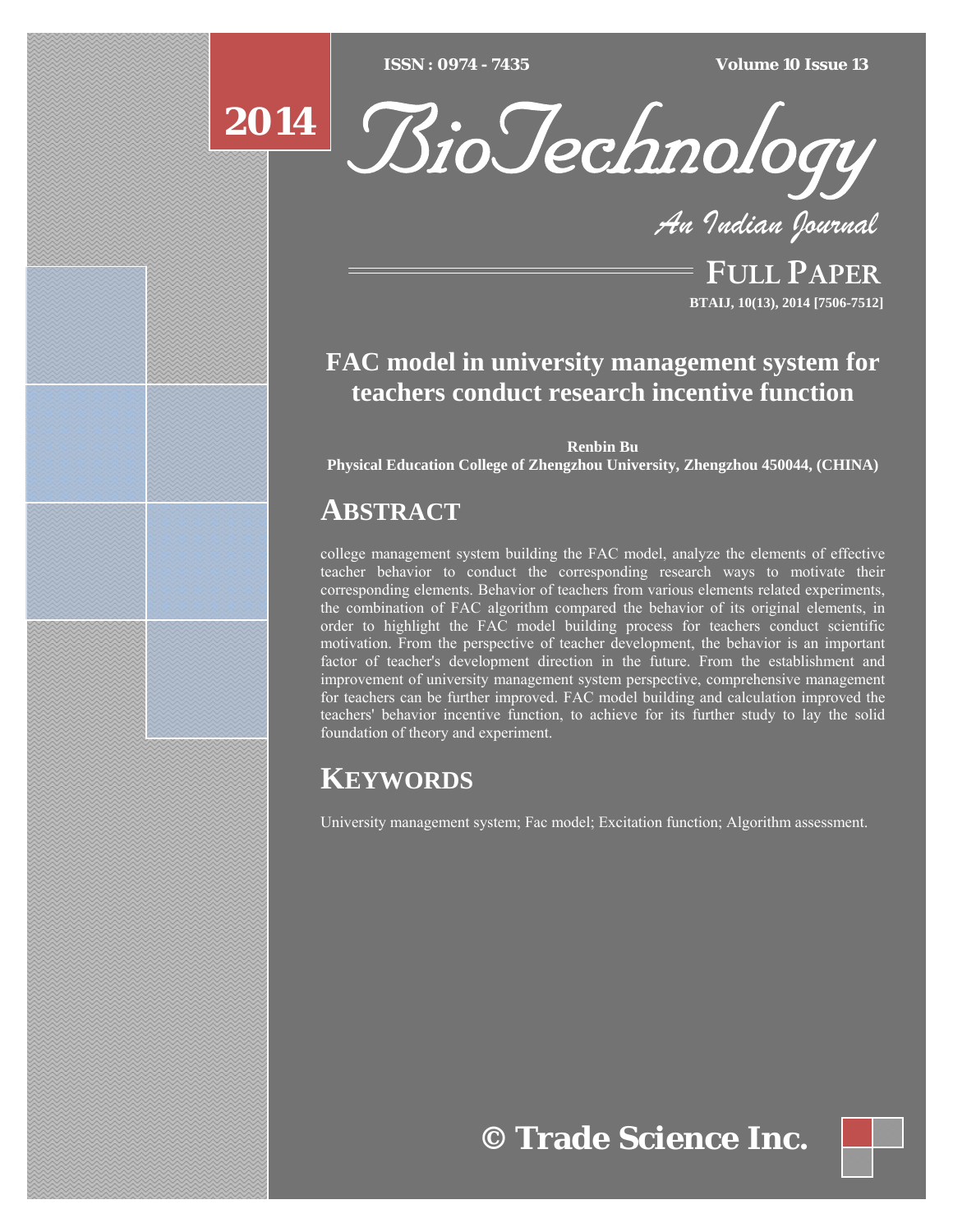#### **INTRODUCTION**

From the teachers' personal capacity long-term development perspective, the behavior of teachers in-depth study and exploration means for teachers to fully tap their own potential ability. From the construction and improvement process in terms of efficient management system, FAC model building management system can be made with the calculation process to be fundamentally sound theory and data support. In order for teachers conducting targeted incentives, make the teachers continue to inspire inner potential of university management's "effectiveness" continues to increase.

 Firstly, this paper analysis combined with FAC model in university management system elements, and then the FAC model for targeted discussion process to ensure this paper in the research process more solid theoretical foundation. The second is that FAC model for the behavior of university teachers incentives to stimulate construction and related methods discussed, specific description of its intrinsic relationship between stimulus and incentives. Finally, compare the similarity of its original elements and FAC model assessment algorithm behavior incentive for teachers to reflect the accuracy of FAC model building process of teacher behavior motivation. Through research and discussion in this paper, fully reflected the importance of college FAC model building management system, gave further theoretical and experimental support for the use of teachers and dig their incentive function.

### **FAC MODEL ELEMENT MANAGEMENT SYSTEM IN COLLEGES AND UNIVERSITIES IN THE ANALYSIS:**

 In college management system, the incentive for university teachers must follow function studies launched six elements, which elements are six areas for teachers responsibilities, analysis, relevant experience, self-testing, training, and long-term strategy. This is an important part of the evaluation factors for effective teacher behavior and motivation of lies. Concrete analysis and factor structure diagram (Figure 1) as follows:

#### **Teachers responsibilities**

 Teacher responsibilities as a potential factor in teacher behavior is itself an inherent sense of responsibility to study teachers. From the FAC model building process can fully reflect the importance of this factor, which is the first part of model building factor. From the perspective of teachers, teacher responsibilities is an important manifestation of their own sense of responsibility, but also it is the management activities of university teachers conducting internal factors critical to their ability to teacher assessment. So FAC model building should make this behavior as a priority, but also be able to play the maximization incentives.

#### **Analysis**

 In college management system, the teacher's own analysis of the ability determined the ability of scientific and effective solution for students problems. In teaching and management in colleges and universities playing a role can get accurate conclusion. FAC model building for teachers in this regard accurate analysis of the behavior of elements, combined with the teacher's own thinking analysis ability for accurate judgment. On the analysis of teachers' ability to effectively improve give corresponding incentives, the effective work of teacher management in colleges and universities to provide a solid scientific foundation, are able to maximize the role.

#### **Relevant experience**

 Relevant management experience of more and less decided to teachers' adaptability in the efficient management system of strong and weak, it is constitute an important part of effective management system. From the university management, conduct effective assessment of their management experience, in order to inspire the conduct of teachers to achieve the fundamental goal of FAC model building. However, the FAC model building can be an effective evaluation of teachers that behavioral factors through FAC algorithm behavior of teachers original elements of similarity comparison, the conclusions of teachers can have some incentive.

#### **Self Test**

 Self testing as the necessary part of their own experience, is the important factors of teachers' responsibility and relevant ability consciousness improving. From the perspective of teacher development, self testing can be effective on their own behavior feedback. For the purposes of university management system construction is a reflection of the ability to form self-improvement of teachers. Management system in colleges and universities of science build a positive impact. FAC model building as the teacher of this essential component of behavioral factors, behavioral factors can give teachers the correct evaluation.

#### **Training**

 Teacher training is an important way to improve the ability of teachers themselves, but also is the effective method of the teachers' teaching and management concepts positive change. In the management system of colleges and universities for teachers training emphasis is the prerequisite for effective management of teachers. Teachers to actively participate in training is the inevitable requirement to improve their business skills. From key elements of FAC model construction, it is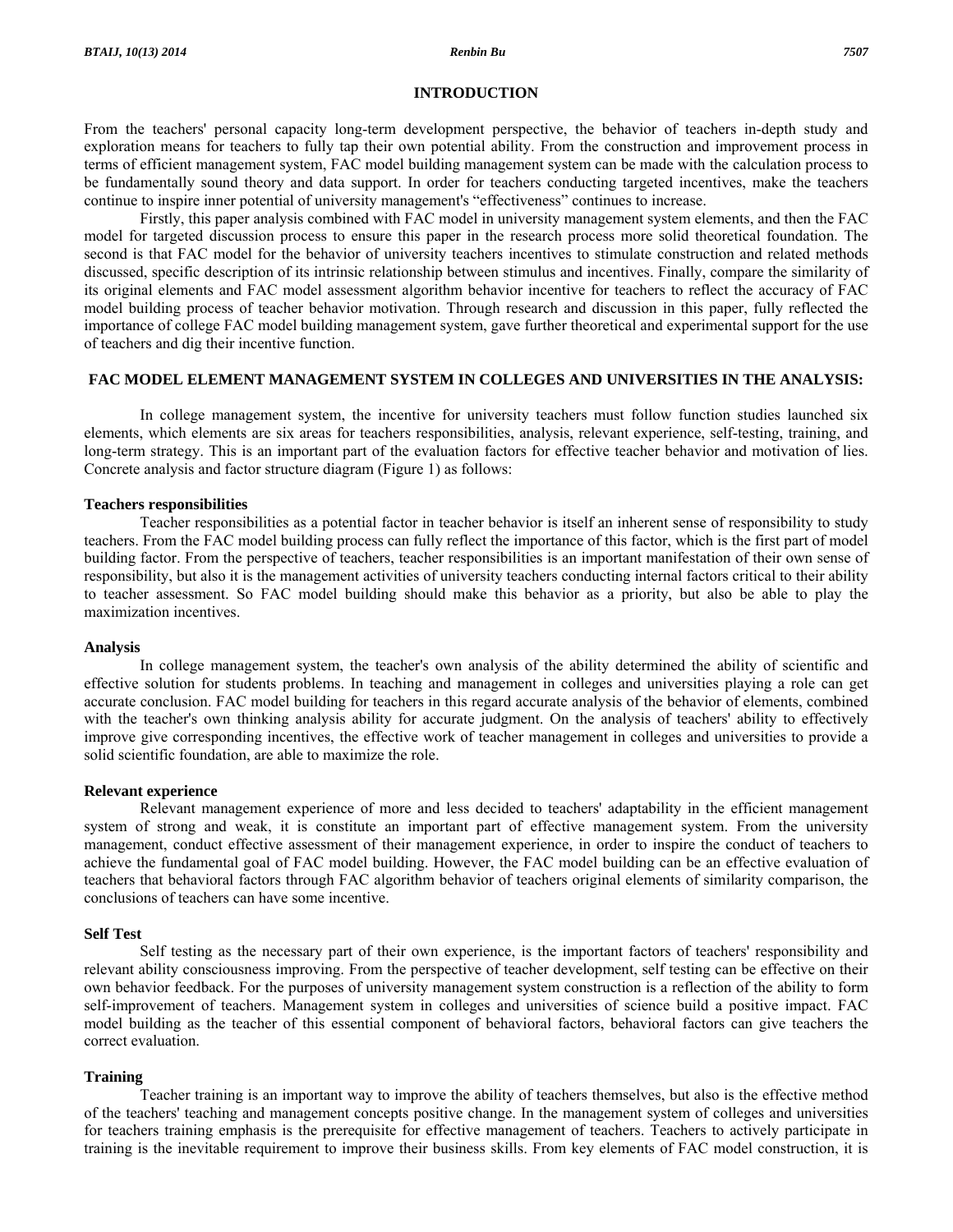possible to see the importance of this element of training for model building $[1]$ , but also be able to conduct an effective teacher incentives.



**Figure 1 : Key element of FAC management** 

#### **Long-term strategy**

 Long-term strategic is teacher's own goal of long-term development planning, it also as the ideological basis of efficient management system construction. FAC model for teachers themselves can build long-term strategic objectives for effective evaluation, combined scientific computing elements similar to the original behavior than the right. To get more accurate evaluation conclusion, enables the teachers' behavior evaluation process to a more scientific, at the same time the corresponding incentive for teachers.

#### **UNIVERSITY TEACHERS' BEHAVIOR INCENTIVE FAC MODEL BUILDING AND INSPIRING**

### **University teachers' behavior incentive FAC model building**

 Through the effective management system in the process of building FAC model can intuitively understand the ability of systematic analysis of the factors of teachers' behavior. In turn, it makes the evaluation results to the corresponding positive impact on teachers' behavior, and achieve the ultimate goal of optimizing the teachers' behavior. Through the effective use of college administrators to FAC model, make managers operating steps in the process of efficient management system to run more targeted, the various behavior of different teachers' effective evaluation. In the traditional teachers' behavior evaluation and incentive exists partial can be avoid further, this article mainly through to the management of university teachers' behavior motivation, for example, the science building FAC model, as shown in Figure 2.

 First, the majority of teachers and the pursuit of knowledge as an important way to achieve targets, but in this there are some differences among other management objects. Here about the job is not simply refers to the pursuit of knowledge, and referring to is the pursuit of truth, ability and consciousness. This is the teacher's own career embodied soul, among this has a certain rationality. This is also the teachers themselves personality important part.

Second, it is the teachers' respect, understanding and support of the pursuit. University teachers' professional characteristics are that they can be easily understood, respect by society. Even in the era of rapid social economic development, the position of teachers in the community can get a wider range of knowledge and trust, so as to ensure teachers this pursuit can maintain long-term.

Third, it is the pursuit of the teacher's own sense of accomplishment<sup>[2]</sup>. From the psychological perspective, a sense of accomplishment as a person to complete the internal dynamics one thing. However, it remains the same university teachers. Whether in teaching or management work, as long as they get the appropriate sense of accomplishment, then the teacher's own pride and honor will follow.

 Fourth, for freedom, democracy will inevitably pursue relationships exist. University teachers from their own work environment, it is easy to see that everyone around each teacher has a high quality. Free and democratic ideas naturally highly concentrated, which for teachers of freedom, democracy, build relationships and provide a natural soil environment, and its pursuit of the degree is rising.

 Finally, it is a matter of vital interest to the security needs. In today's social development and environment, the level of demand for the material interests of the people always have maximized, while at the same time you need to get to meet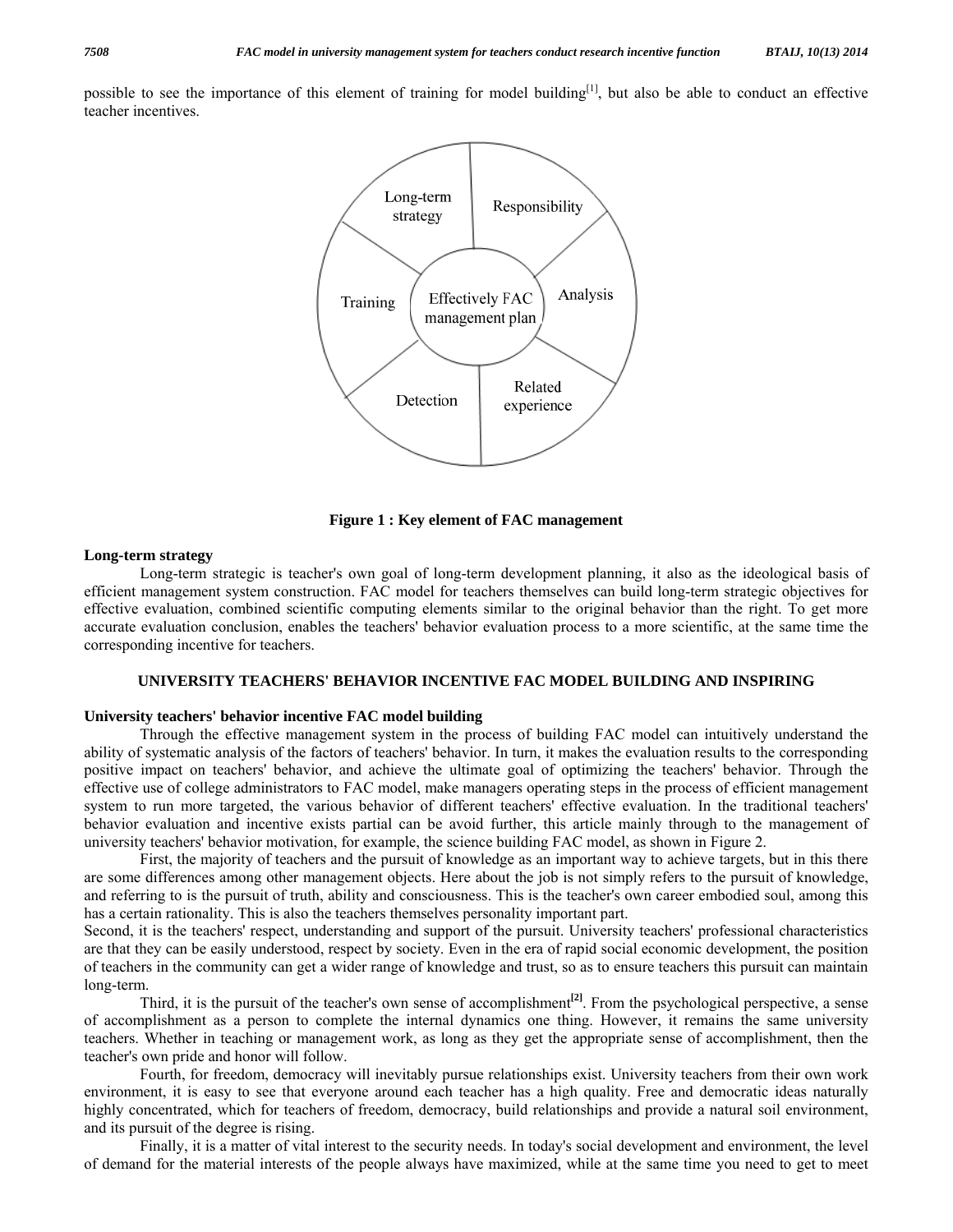appropriate security as a guarantee, while university teachers is no exception. However in the process of from the above mentioned 6 elements with the aspects of process and form the efficient management system FAC model elements. These elements will build their scientific model.



**Figure 2 : The FAC model diagram of college teacher motivation behavior**

### **Behavior of university teachers inspire**

#### **Requires excitation method.**

 Teachers to carry out the management of colleges and universities, by spiritual teacher expectations, external substances directly stimulate, to meet their inner needs. Thereby effectively motivate their behavior, this approach is the need for excitation. Among the managers of the incentive process must be effectively distinguish between incentives and security factors. Security factors often doesn't produce too much incentive to teachers' behavior, and incentives are often on the basis of protect key factors. It can be satisfied for effective incentive, the effect will be more obvious, at the same time for the presence of the teacher's own pride pride and a sense of accomplishment have a positive effect, thus achieve the expected effect<sup>[3]</sup>. On this basis, the need for incentives of teachers themselves are also able to generate a corresponding conversion, making the security factor has become a motivating factor. Conducting the study may have been effectively divided into two factors, specifically as shown in Figure 3.



**Figure 3 : Two factors of management in Universities**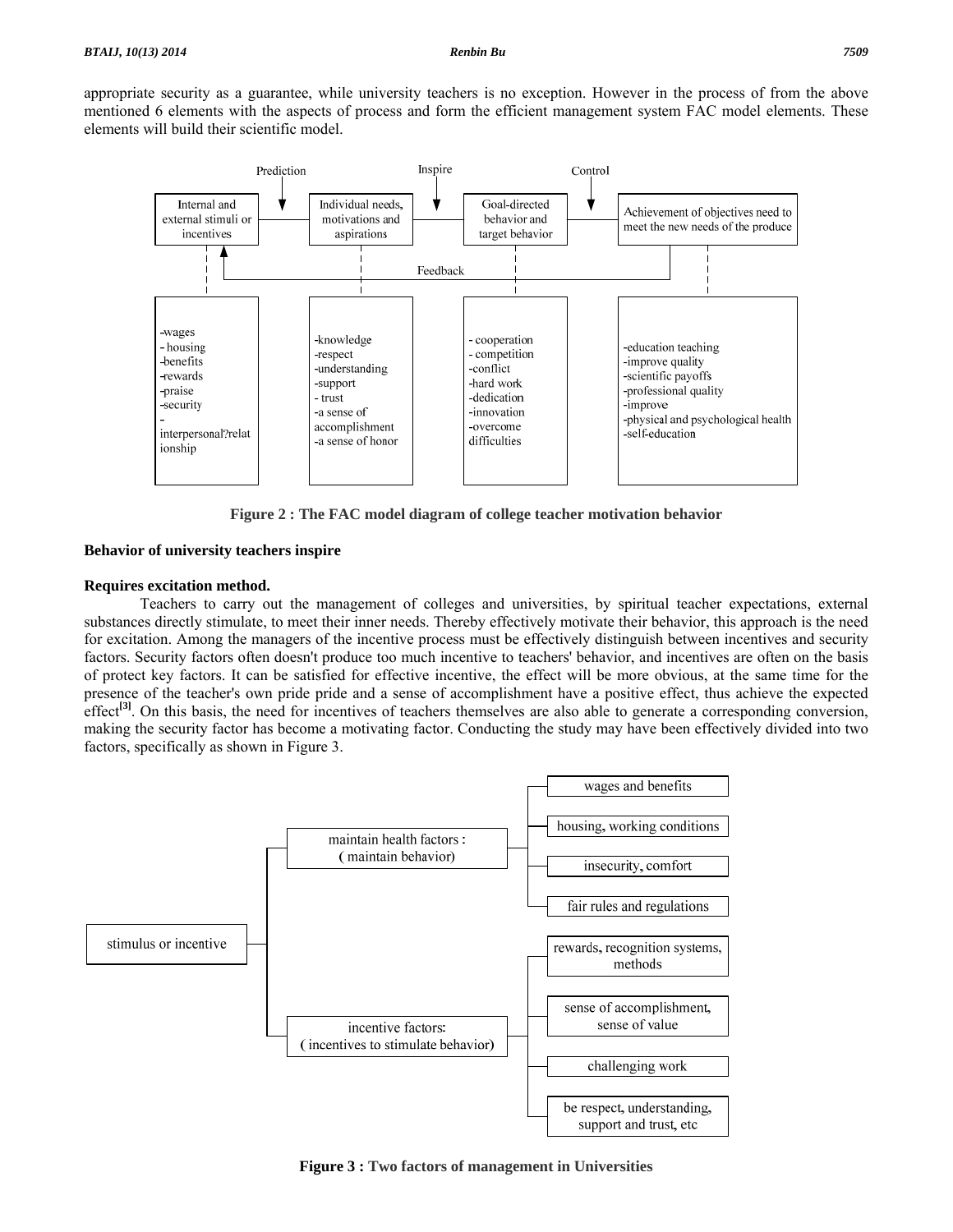#### **Example excitation method.**

 Example excitation method is not difficult to understand. For incentive object for its correct setting an example, making the incentive is more intuitive clear itself target of progress. University educators existed certain characteristics of their work are different. For the establishment of a fair, democratic and free example is its key to effective incentives.

#### **Target excitation method.**

The key lies in the so-called target excitation method for teachers to establish a scientific development objective, which can be divided into short, medium, medium-long and long-term goals. Through the realization of short-term goal, making the teachers' behavior could be fundamental change. It is to enhance their confidence, finally achieve the goal of the incentive. This efficient management can have a profound impact in terms of its spread to a wider scope, the more common use of the process to produce the effect is more ideal.

#### **Behavioral excitation method.**

 Core behavioral excitation method is to generate a corresponding impact on those affected to make behavioral incentives, making incentive teachers by their own behavior due to changes in habits changed. This method is usually suitable for young teachers want to encourage the effective use of the process, allows teachers to adapt to the working environment as soon as possible. For enhancing the management skills of teachers themselves produce a corresponding boost.

#### **Attitude excitation method.**

 Attitude incentive method naturally need to change as the center, motivated teachers make its inner thoughts produce corresponding change, thus achieve the corresponding incentive effect<sup>[4]</sup>. From teachers behavior elements, it fully reflect the several different ways to motivate teachers can effectively motivate behavioral factors, and ultimately makes the incentive effect more obvious. It provides considerable impetus for the effective implementation of efficient management.

#### **ALGORITHMS TO ASSESS FAC MODEL BEHAVIOR INCENTIVES FOR TEACHERS**

 College management system combined with behavioral incentives for teachers function corresponding research process by fuzzy mathematics teacher behavior construct estimates evaluation system. Among this through a number of many experts (represented by the letter K) behavior of university teachers to make the appropriate contribution of the weights, after the corresponding evaluation for between various weights. Among the membership for a fuzzy subset make corresponding building. Finally, there is the scientific classification of fuzzy mathematics maximum membership degree principle, and for membership marked subset evaluation grading. Among the factors in this set is  $u = {u_1, u_2... u_m}$ . According to the experts, mostly for teacher behavior given the contribution of each factor ui, then i is equal to 1, 2,..., m right weight, it can get the average weight of the weight of each factor as its weight, the specific formula is as follows:

$$
\alpha_j = \frac{1}{k} \sum_{i=1}^{k} \alpha_{ij}, j = 1, 2, ..., m
$$

That is:

$$
A = \left\{ \frac{1}{k} \sum_{i=1}^{k} \alpha_{i1}, \frac{1}{k} \sum_{i=1}^{k} \alpha_{i2}, \dots, \frac{1}{k} \sum_{i=1}^{k} \alpha_{im} \right\}
$$

 FAC model evaluation process during algorithm behavior incentives for teachers, the specific implementation steps are as follows:

 Firstly, create three subsets classified as evaluation factors set, reviews set, weight fuzzy subset**[5]**. The evaluation factors reviews set that is mentioned in this article of the above process  $u = \{u_1, u_2, \ldots, u_m\}$ . And reviews set is represent by v, then  $v = \{v_1, v_2 ... v_m\}$ . But the weight fuzzy subset is represented by the letter a, then  $a = \{a_1, a_2 ... a_m\}$ .

Secondly, membership fuzzy subset scientific construct, here represented by  $r_i$ , where  $r_i = \{r_{i1}, r_{i2} \dots r_{im}\}\$ . Among  $r_i$ in this evaluation set is among the many factors to assess the factors to evaluate *i* indicators corresponding to each comment centralized focus  $v_1, v_2... v_m$  membership comment.

Again, make fuzzy evaluation matrix, which is represented by  $r$ . For each indicator  $u_i$  can obtain a membership fuzzy subset  $r_i$ , then the m numbers  $r_i$  constitute a *uv* encounter *mn* fuzzy matrix  $R$ , that is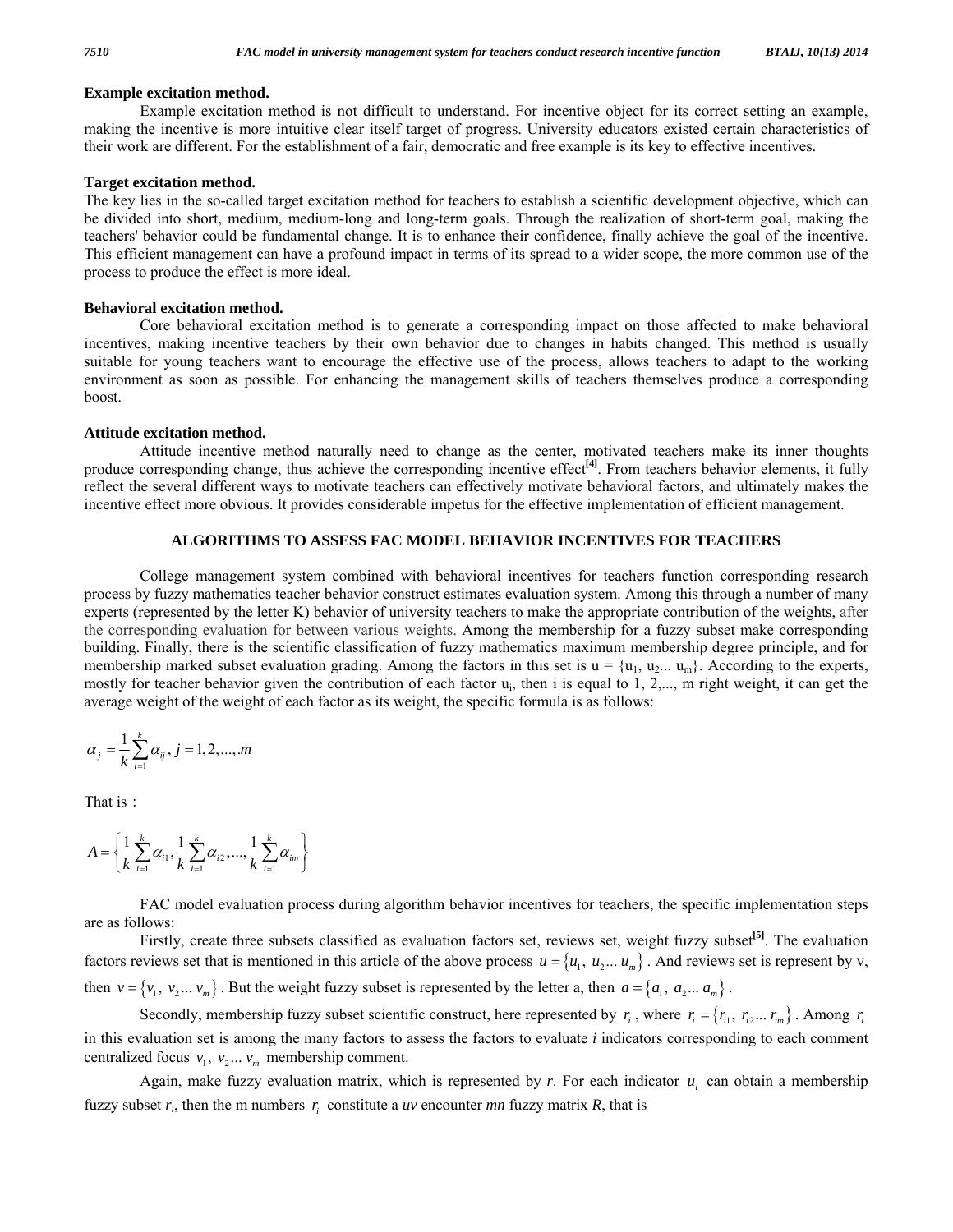$$
R = \begin{bmatrix} r_{11} & r_{12} & \dots & r_{1n} \\ r_{21} & r_{22} & \dots & r_{2n} \\ \dots & \dots & \dots & \dots \\ r_{m1} & r_{m2} & \dots & r_{mn} \end{bmatrix}
$$

 From the above matrix in the process of establishing fuzzy comprehensive evaluation value can be calculated, here represented by S, that is  $S = A \cdot R$ . Finally, fuzzy comprehensive evaluation value normalized so that  $\Sigma S = 1$ .

#### **Similarity calculation**

 By FAC algorithm of college teachers in behavior management system elements for effective experiments, and the similarity between the results of several elements of each element of the original scientific computing<sup>[6]</sup>. First, the phase velocity is calculated for each element of the original elements listed between publicity, but the similarity between the use R to represent the specific formula is as follows:

$$
sim(r_i, R) = \begin{cases} \alpha_i \sum_{i=1}^{number(r_i, R)} \frac{length(r)}{length(R)} & number(r_i, R) > 0\\ 0 & number(r_i, R) = 0 \end{cases}
$$

 Among this, length (r) represents the teacher's behavior after test, while the length (R) is represented by the original elements of teacher behavior. And number (r, R) is the mean r original elements in teacher behavior among the number appears. Yet it is the behavior of teachers represented by the elements *ai* fuzzy evaluation value of *i*. From the above set of equations can adequately summarize the specific algorithms and similarity exists between FAC elements of teacher behavior, as shown in the following equation:

$$
sim(r, R) = \sum_{i=1}^{m} sim(r_i, R)
$$

Among this, the total number of teachers m compared with experimental results marked the FAC.

#### **Similarity comparison**

 Between FAC and teachers from the original algorithm evaluate the results of behavioral elements similarity calculation, so the comparison process to evaluate teachers behavioral factors are more simple and obvious. The above process is carried out by its similarity normalized, carried along the results of similarity between the teacher a behavioral scientific sorting elements can be obtained from a comparison result between the corresponding results, particularly in Figure 4.



**Figure 4 : similarity comparison of FAC algorithm and automatic annotation algorithm** 

 From Figure 4 can be fully seen that FAC algorithm for the original behavior among teachers to evaluate the results of the similarity factor calculated overall showing steady improvement trend. While overall is near 0.75. In the calculation of the behavior of the elements of the original teacher of teachers, the traditional method is not very stable, you can usually